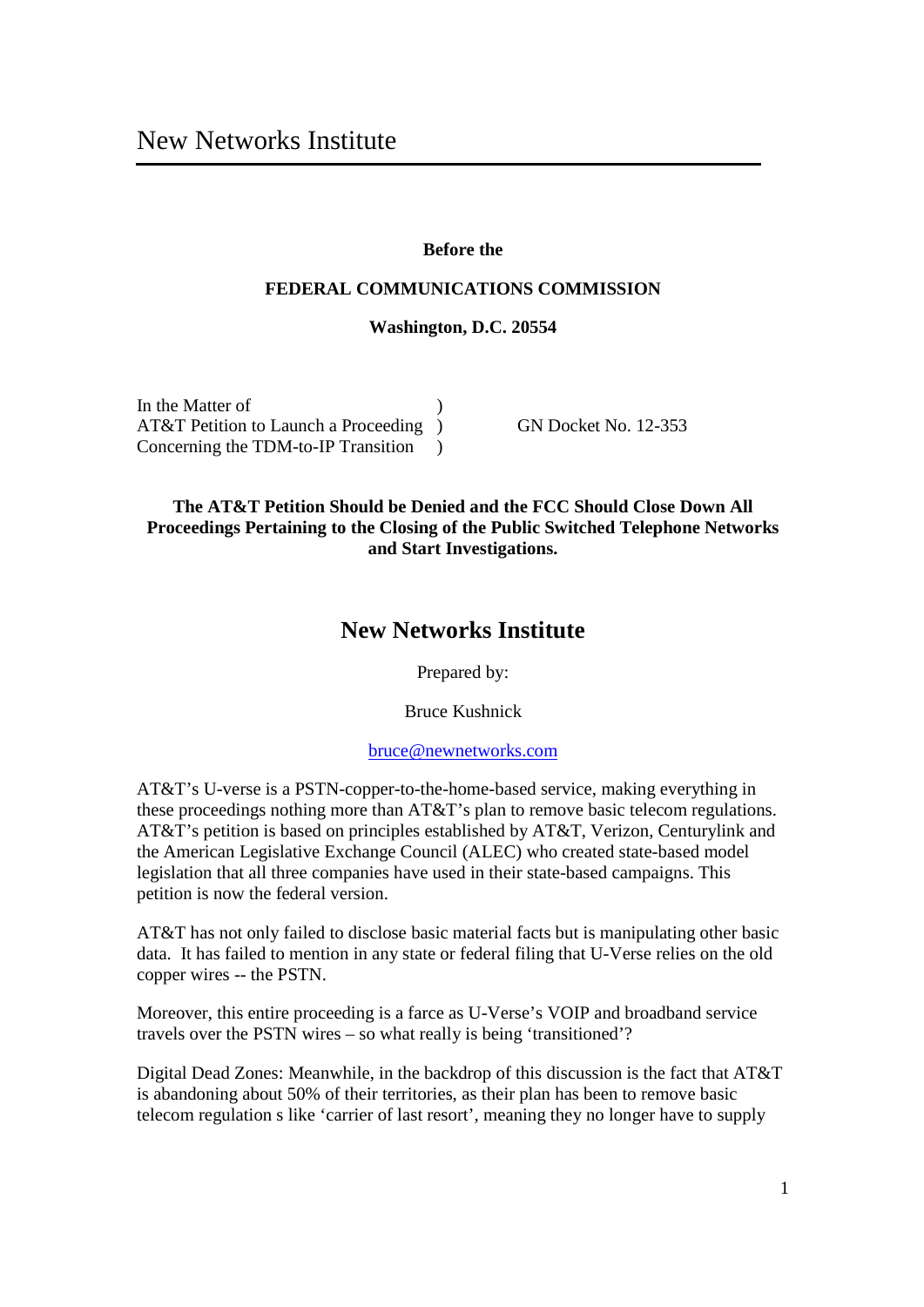service to customers. Combined with the removal of basic regulatory oversight, including quality of service issues, this plan creates new digital dead zones – blocking customers' basic rights to communicate, not simply with voice but anything a wire can handle.

And the outcome is bleak. Dave Burstein, of Fast Net News wrote

"AT&T's Project VIP, if approved, means more than half of the U.S. will lose landline phones when Verizon follows. No cutback like this has ever been proposed anywhere in the world since Elisha Gray and Alexander Graham Bell invented the telephone."

The FCC should start investigations immediately into basic questions of AT&T's failure to properly upgrade their 22 states with true fiber optic services, their privatization of publicly funded PSTN-utility assets  $-$  i.e. that customers have been paying for upgrades for decades which they never received and U-Verse and other assets have been created using public-customer overcharging. Moreover, when the PSTN access lines are converted to U-Verse, the revenues appear to be going into a different financial bucket, even though the lines were part of the public utility networks.

This is not a 'test; this is a foot in the door to remove telecom regulations.

Also, the FCC must stop parroting AT&T's data but instead investigate AT&T's deceptive data, from access line accounting to basic truths about U-Verse.

Finally, the FCC's Inspector General should commence an investigation into regulatory capture of the Technical Advisory Council, (TAC), the group that has been responsible for calling for the 'sunsetting' of the PSTN. The TAC members have massive financial and ethical conflicts of interest as the majority of the members have direct financial ties to the very caretakers of America's PSTN utilities -- AT&T, Verizon, who are also on the TAC.

Here is a scorecard showing just how prevalent TAC members' direct financial ties are to AT&T and Verizon.

■ http://www.newnetworks.com/TACADVISORYCOUNCIL.htm

We have filed a separate petition in August 2012, calling for an investigation of the TAC as well as a Data Quality ct complaint because of the failure to have accurate statistics. The FCC has failed the public by ignoring our petition.

**Part 1: AT&T's Deception: U-Verse is a PSTN-based-Copper-to-the-Home Service.**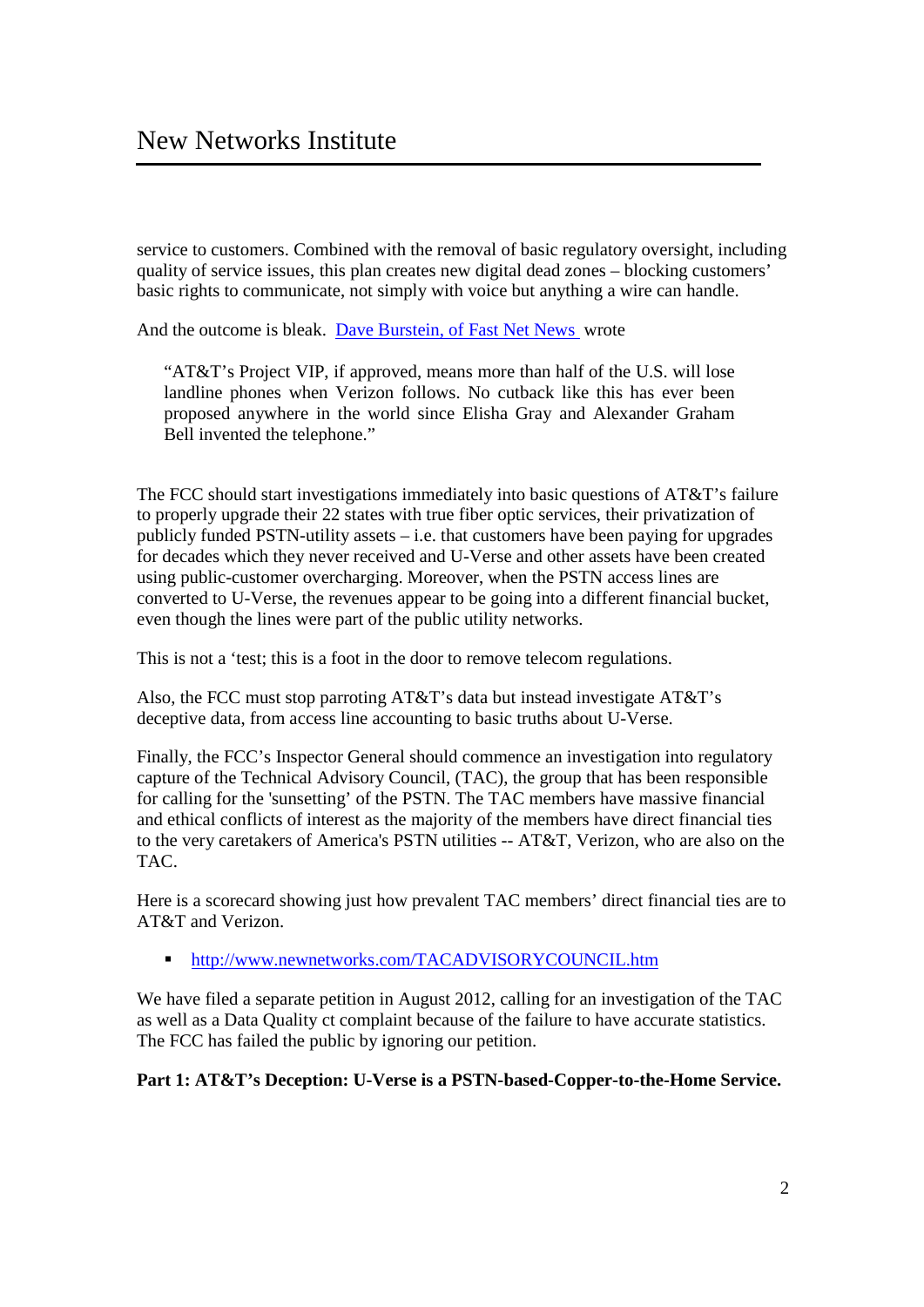Our article: "AT&T U-verse Is a Copper-Based PSTN Service: Lawmakers and the Media Were Duped." supplies links to the information presented. (See appendix) http://www.huffingtonpost.com/bruce-kushnick/att-uverse-copper\_b\_2522703.html

**1) Fact:** AT&T's U-Verse service is a PSTN-based-copper-to-the-home service which relies on the aging copper wires that go into customers' homes and offices and have been there for decades. AT&T has failed to disclose this material and essential fact in any state of federal proceeding.

AT&T claims that there are two networks – a broadband network and the PSTN – but they are one in the same.

This AT&T supplied chart shows one of the only places AT&T even mentions the word copper. Notice it doesn't mention that it is the PSTN wires.—We added that in red.

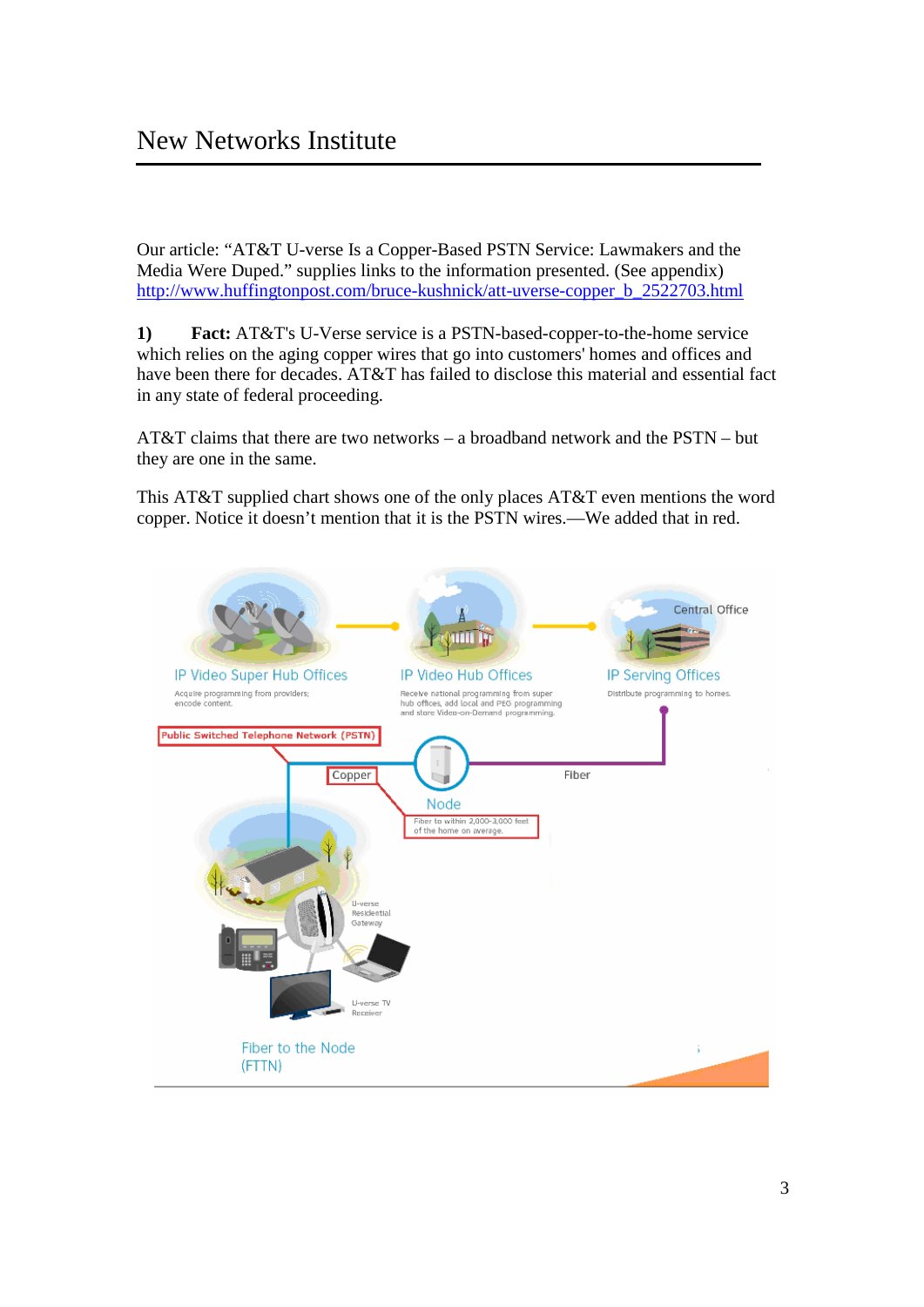**2) Fact:** AT&T's U-verse already handles VOIP as AT&T's "digital voice" is an IP based service. Therefore, where is the transition?

**3) Fact: Bait and Switch** -- AT&T has been using deceptive materials claiming U-Verse is a fiber optic based service, and this deception has been used to fool regulators, legislators and reporters.

One of many examples (See the article in the appendix.)

- What is AT&T U-verse?: "AT&T U-verse is a suite of services and products that primarily consist of internet, television and phone services. These services are delivered using highly advanced fiber-to-the-node and fiber-to-the-premises technologies."
- · http://www.highspeedexperts.com/what-is-att-u-verse/

It specifically DOES NOT mention that it is using the customers' own existing phone line – anywhere.

**4) Fact:** AT&T's current plan is based on the state-based American Legislative Exchange Council's (ALEC) model legislation that AT&T et al helped to create. AT&T, with Verizon and Centurylink, all ALEC members, have been able to use a verbal jujitsu to confuse the public -- including the FCC. They state that VOIP should not be regulated and the networks should no longer have basic requirements such as "carrier of last resort" -- where the company no longer has to supply service -- or removing government oversight or even common carriage-- i.e., not having the companies invade what goes over the networks' wires.

- § **'Internet Freedom'? AT&T's Verbal Jujitsu to Close Down Telecom in America**
- http://www.huffingtonpost.com/bruce-kushnick/internet-freedomatt\_b\_1869358.html

This ALEC-based plan was outlined in AT&T's letter of August  $30<sup>th</sup>$ , 2012.

■ https://prodnet.www.neca.org/publicationsdocs/wwpdf/83112att.pdf

VOIP is not the network. It rides over the wires, yet the plan is to close down the wires. And VOIP is regulated or more to the point, it has all of the same taxes , fees and surcharges as regular phone service, including the made up charges, like 'access recovery charge' or others.

**5) Fact:** AT&T and Verizon plan to close down 1/2 of America and it is now clear that this plan is part of this overall deception that the PSTN is old, when in fact AT&T's entire broadband network is, in fact, the PSTN wires.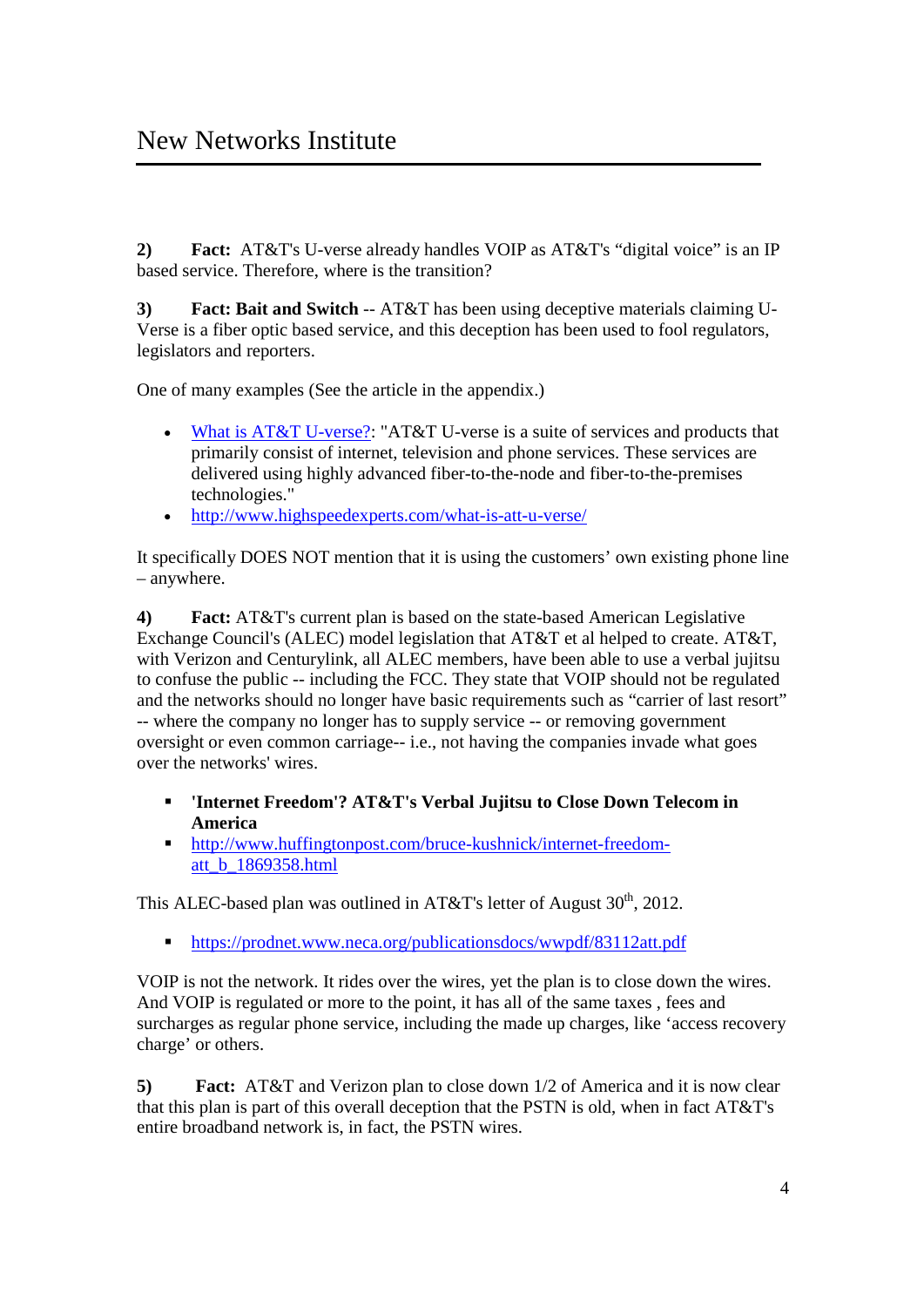And the outcome is bleak. Dave Burstein, of Fast Net News wrote

"AT&T's Project VIP, if approved, means more than half of the U.S. will lose landline phones when Verizon follows. No cutback like this has ever been proposed anywhere in the world since Elisha Gray and Alexander Graham Bell invented the telephone."

■ http://fastnetnews.com/dslprime/42-d/4871-atat-turning-off-copper-to-more-thanhalf-territory-99-pops-lte-in-territory-90-out-fiber-to-businesses

**6) FACT:** The term "PSTN" should never have been used; it should have been the "PSNIT", which is "Public Switched Network Infrastructure and Technology" -- a term used in the Telecom Act and state laws. "PSNIT" are the entire utility wires, network switches, etc. And this also covers 'non-switched' services which are the data services that have been riding over these wires since the break up of AT&T.

Texas law, an AT&T state outlines this definition. Public Utility Regulatory Act, Texas Utilities Code §51.002(4) (Vernon 1998) (PURA).

"(2) Public switched network infrastructure and technology -- Includes, but is not limited to:

(A) Basic public switched network infrastructure and technology -- The physical plant and corresponding functionalities that provide basic network services such as those listed in PURA §58.051.

(B) Advanced public switched network infrastructure and technology -- The physical plant and corresponding functionalities that provide integrated services digital network (ISDN) services as set forth in PURA §58.203(c), optical fiber or equivalent facilities...

**7) FACT: The PSTN is Not POTS, Plain Old Telephone Service.** 

In another article we outline that the PSTN has never been simply 'voice calling', POTS, as the wires can handle, fax, DSL and all other services.

§ **What are the PSTN networks and Why Should You Care** http://www.huffingtonpost.com/bruce-kushnick/public-switched-telephonenetworks\_b\_2377773.html

In fact, in the FCC's own Connect America Fund report from 2011, this definition of the PSTN was supplied.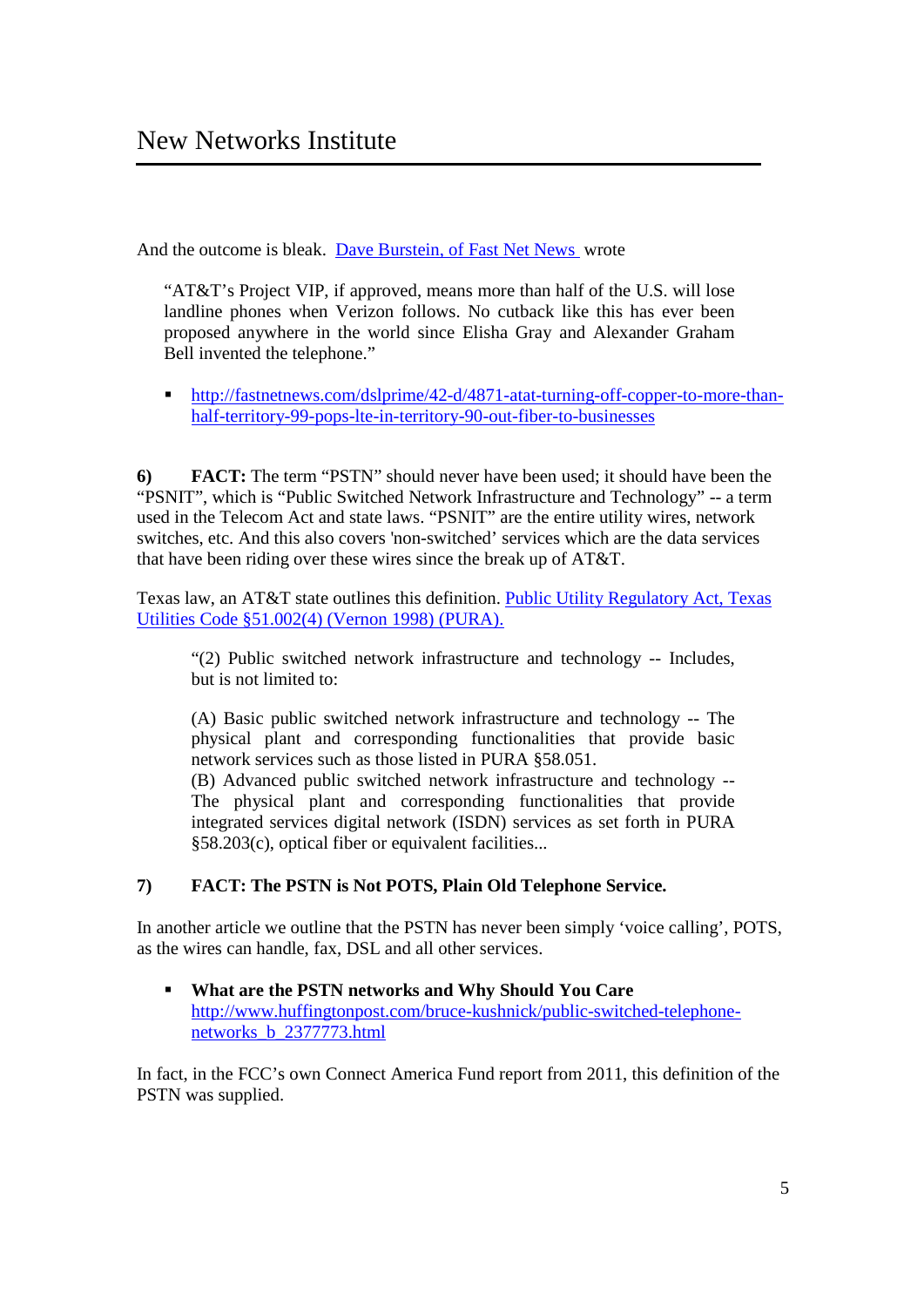"The public switched telephone network is not a single-use network. Modern network infrastructure can provide access not only to voice services, but also to data, graphics, video, and other services."

§ http://hraunfoss.fcc.gov/edocs\_public/attachmatch/FCC-11-161A1.doc

This conflict in definitions and terms is clear -- AT&T decided that the PSTN was "just voice calling phone service" but it is their deception – and the FCC appears to have been duped by the carriers – or worse is collusion with them.

**8) Fact:** There has been no investigation of the failure of AT&T and Verizon to upgrade their networks to fiber optics as committed to in state-based laws that were created since the 1990's to give massive financial incentives to these companies to do the transition of copper to fiber.

- · Verizon, New Jersey was supposed to have 100% of the state completed with a fiber optic wire capable of 45 mbps in both directions by the year 2010. In March 2012, the New Jersey Board of Public Utilities issued a 'show cause order' to have Verizon explain why they had failed to do these upgrades. And yet, starting in 1993, the company was able to collect over \$13 billion dollars in excess charges on phone bills to pay for these upgrades as the State cut a deal with New Jersey Bell – in exchange for the upgrades the company would get alternative regulations, which gave the company excess profits from customers to fund these upgrades. The money never went into the construction of upgrading the PSTN.
- · **Broadband Wars: The Battle for New Jersey Has Begun**
- · http://www.huffingtonpost.com/bruce-kushnick/broadband-wars-thebattle\_b\_1541089.html
- AT&T was supposed to have upgraded multiple states including Illinois, Ohio and California with fiber optic services. This 1994 Pacific Telesis Fact Book outlined how 5.5 million homes would be upgraded with fiber by 2000 and the company would spend \$16 billion dollars to do these upgrades. Like the Verizon states, AT&T received massive financial incentives to do these upgrades. And it is now clear that they pulled a massive bait and switch.
- § http://www.newnetworks.com/cabroadbandpacbell.htm

There have been no investigations of how customers have been charged for broadband upgrades and no investigation of this bait and switch by the FCC.

We have been filing comments, complaints and petitions about this failure of the FCC to investigate customer-funded broadband deployments since 1999.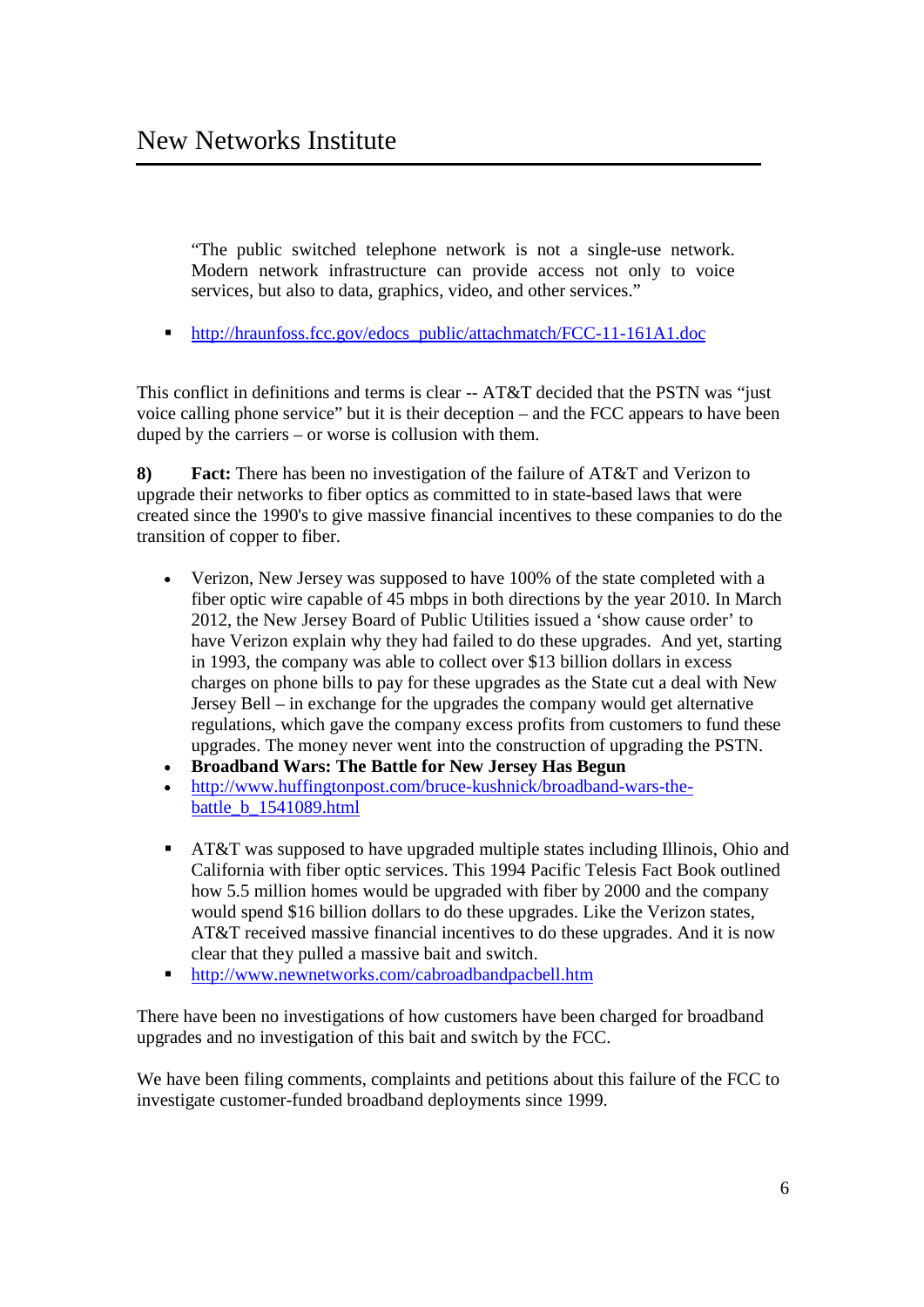## **9) FACT: Customers as Defacto Investors: Where's the Investigation of This?**

The AT&T and Verizon funded think tanks and fake consumer groups and associations paid by these companies have all filed claiming that the companies are making these 'investments' and that moving to IP will stabilize the marketplace.

In the case of Verizon or AT&T, investments are being done, not by the shareholders but by customers – who have received no benefit from their investments.

In the case of Verizon, FiOS construction is coming directly out of the monies that were part of the original construction and maintenance of the PSTN.

- § **The Great Verizon FiOS Rip-off**
- § http://www.huffingtonpost.com/bruce-kushnick/the-great-verizon-fiosripoff\_b\_1529287.html

And let us be very clear. Verizon is able to get customers to fund these fiber optic upgrades via new rate increases – which the FCC has never acknowledged.

This is a quote from the NY State Department of Public Service that specifically points out that the 'fiber optic' services are being paid for by rate increases. New York State Department of Public Service, June 2009

 "We are always concerned about the impacts on ratepayers of any rate increase, especially in times of economic stress," said Commission Chairman Garry Brown. "Nevertheless, there are certain increases in Verizon's costs that have to be recognized. This is especially important given the magnitude of the company's capital investment program, including its massive deployment of fiber optics in New York. We encourage Verizon to make appropriate investments in New York, and these minor rate increases will allow those investments to continue."

Verizon announced in 2010 it would stop its FiOS deployment. This means that customers throughout the state are now paying for services they will never get.

### **10) FACT: Massive Cross Subsidization Goes Unchecked.**

And, to make matters worse, because of massive cross-subsidization of the affiliates of the companies, the companies not only dump expenses into the utilities, but also don't pay their fair share back to the utility. This creates losses at the utility, which are then used as an excuse to go to the state commissions and get rate increases.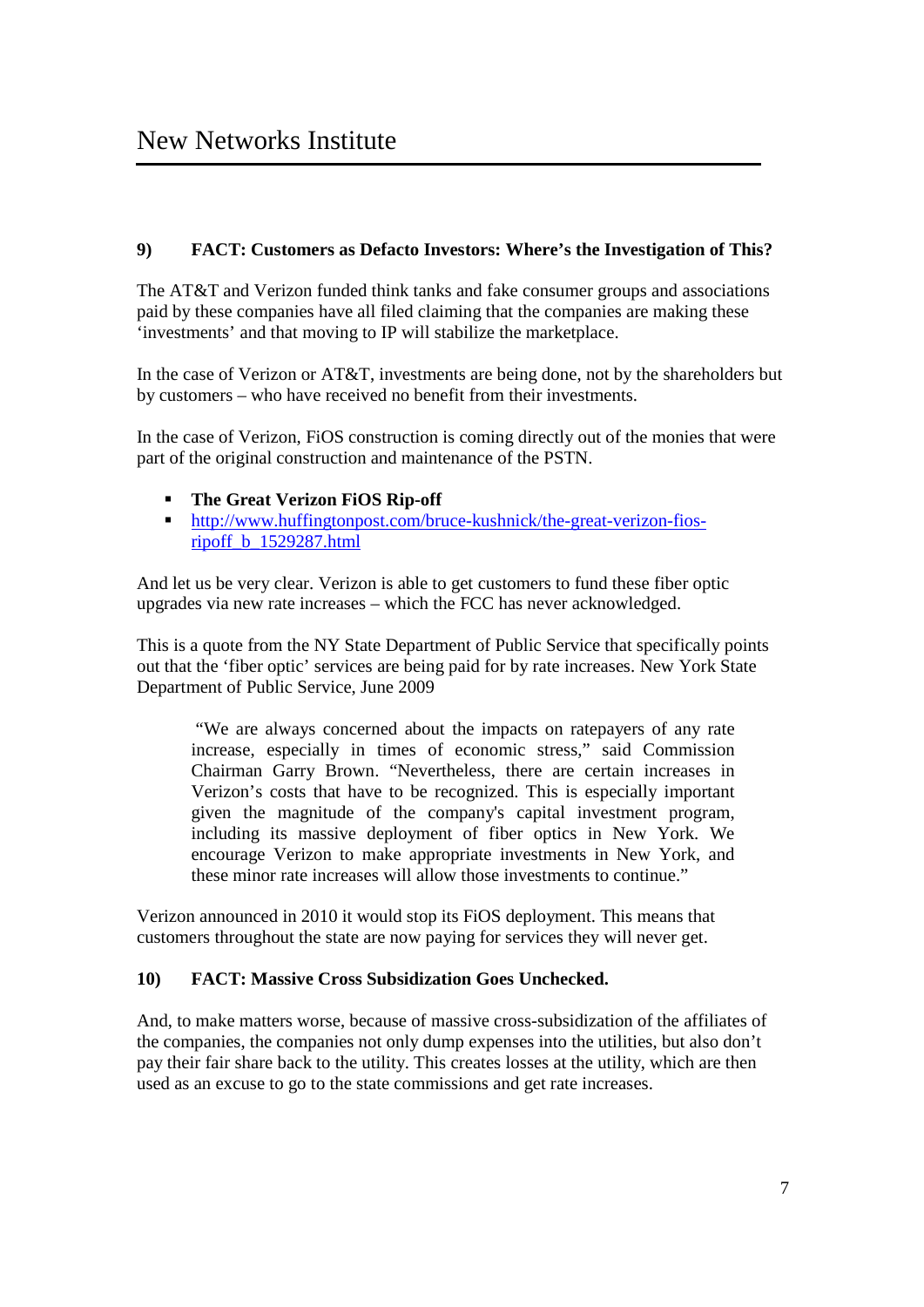- Report: "Verizon's State-Based Financial Issues & Tax Losses: The Destruction of America's Telecommunications Utilities, the Public Switched Telephone Networks (PSTN)."
- http://www.newnetworks.com/Verizonshellgame2012.pdf

### **11) The FCC, the Phone Companies and the State Commissions Erased Data Requirements.**

This research today can't be done because:

- a) The FCC stopped collecting basic ARMIS data in 2007.
- b) Verizon stopped publishing its state-based annual reports.
- c) AT&T doesn't publish its state-based annual reports
- d) The state commissions are not collecting or auditing the data.
- e) The annual reports are a work of fiction as they cover over all pertinent data.

## **12) Fact: The FCC is Allowing AT&T to Pick Winners and Losers by Its Decision to Abandon the PSTN.**

Since U-Verse is nothing more than additions to the PSTN, then whatever areas AT&T does not upgrade will be abandoned, not because of some economic model but because AT&T wants to directly harm customers.

Or worse, Verizon has started a campaign to have customers move to 'Cantenna' an expensive wireless service. Verizon doesn't mention that the wireless towers to support this service are part of the original PSTN as "special access" lines which were part of the original utility carry the wireless traffic.

# **13) AT&T's Access Line Accounting is Made Up.**

When AT&T puts a customer on U-Verse, they reclassify the access line as VOIP and even though it is the EXACT SAME WIRE – the company doesn't count it as a line – so it shows up as a 'line loss'.

This is AT&T's information for first quarter 2012. AT&T claims that they lost over 5.2 million 'switched access lines' in 1 year or over 12%.

"At March 31, 2012, our total switched access lines were 35.4 million compared with 40.6 million at March 31, 2011…. Our total broadband connections were 16.5 million at March 31, 2012 and 2011. U-verse High Speed Internet subscribers totaled 5.9 million at March 31, 2012, a 60.9 percent increase over the year-earlier quarter. At March 31, 2012, the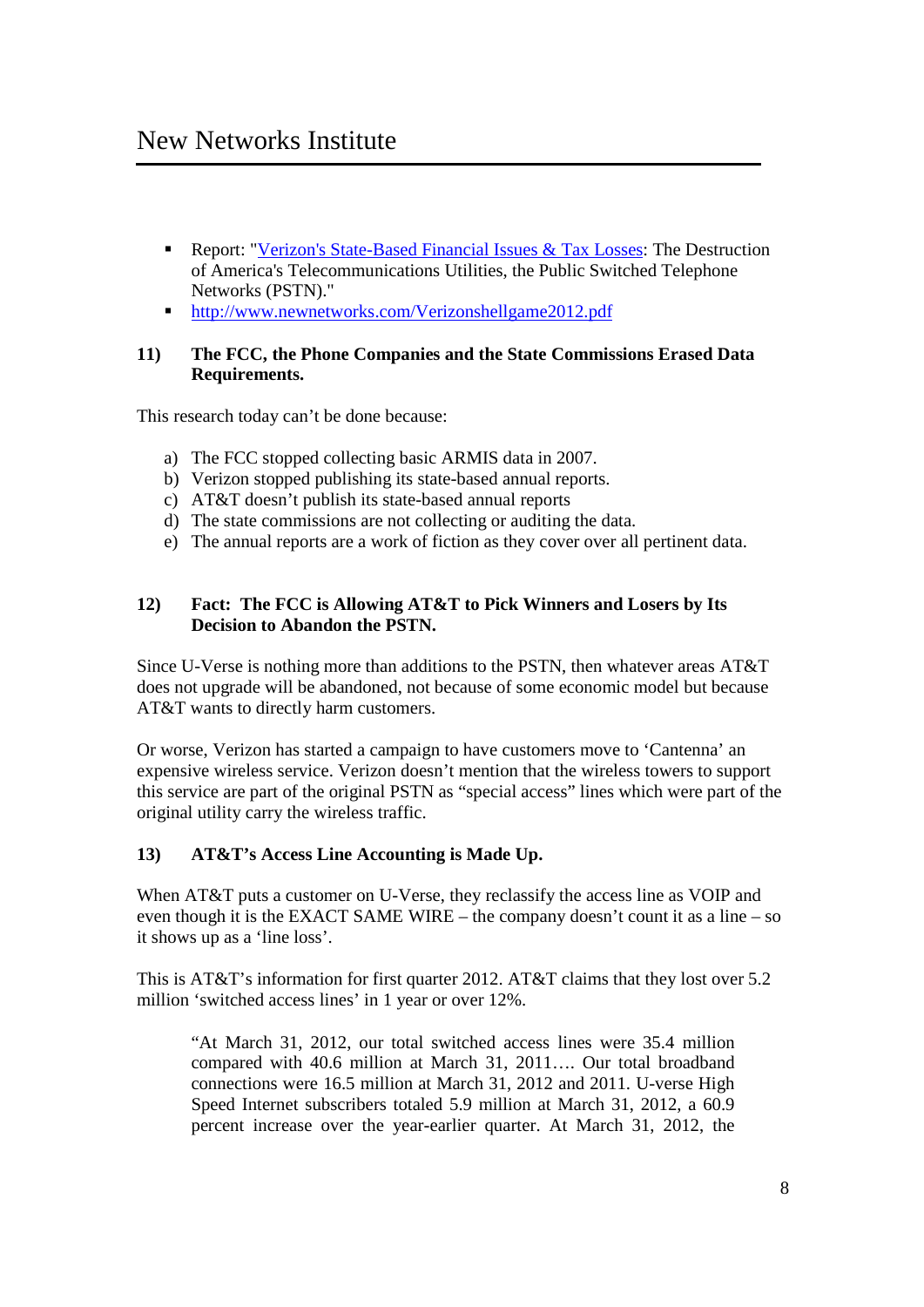number of U-verse video subscribers totaled 4.0 million, with a net gain of 200,000 subscribers in the first quarter of 2012. …The number of U-verse voice connections (which use VoIP technology and therefore are not included in the access line total) increased by 164,000 in the quarter to reach 2.4 million."

But then, reading the rest of the information, AT&T doesn't count its other 'voice phone calling', which uses "VOIP" technology for "U-Verse" so it is not counting 2.4 million lines; these services go over the identical PSTN wires that were already in place. Nor does it go into the additional 60% increase of 'high-speed subscribers', which also goes over the same wire and which would add 5.9 million lines, or the 4 million 'video subscribers', which also goes over the exact same PSTN wire.

# **14) The \$14 Billion Dollar Con.**

As part of this 'petition' AT&T claims it is going to spend \$14 billion on upgrades and deliver high speeds.

- § AT&T's \$14 Billion Dollar 'Bribe' to Get Rid of Telecom Regulations Is a Multi-Layered Hoax
- http://www.huffingtonpost.com/bruce-kushnick/atts-14-billion-dollarbr\_b\_2104100.html

# **The Math is Pure Fiction.**

In 2010 and 2011, AT&T averaged \$20.3 billion on construction on total revenues averaging \$126 billion dollars. If they actually spent \$14 billion, the expenditures would jump an additional \$4.67 billion annually -- i.e., \$14 billion divided by three years.

If AT&T spent \$20.3 billion annually and is now telling us they are going to spend a total of \$22 billion, then they are only spending -- at best, an increase of about \$1.7 billion a year.

The total, then, should be \$25 billion annually or \$75 billion total for three years; it's short \$9 billion dollars.

In other words, the \$14 billion is really only \$5 billion extra over three years -- only an 8 percent increase over what they were spending.

History shows that every time AT&T wanted to get regulatory favors they promised regulators broadband deployments or competition and in no situation did AT&T comply.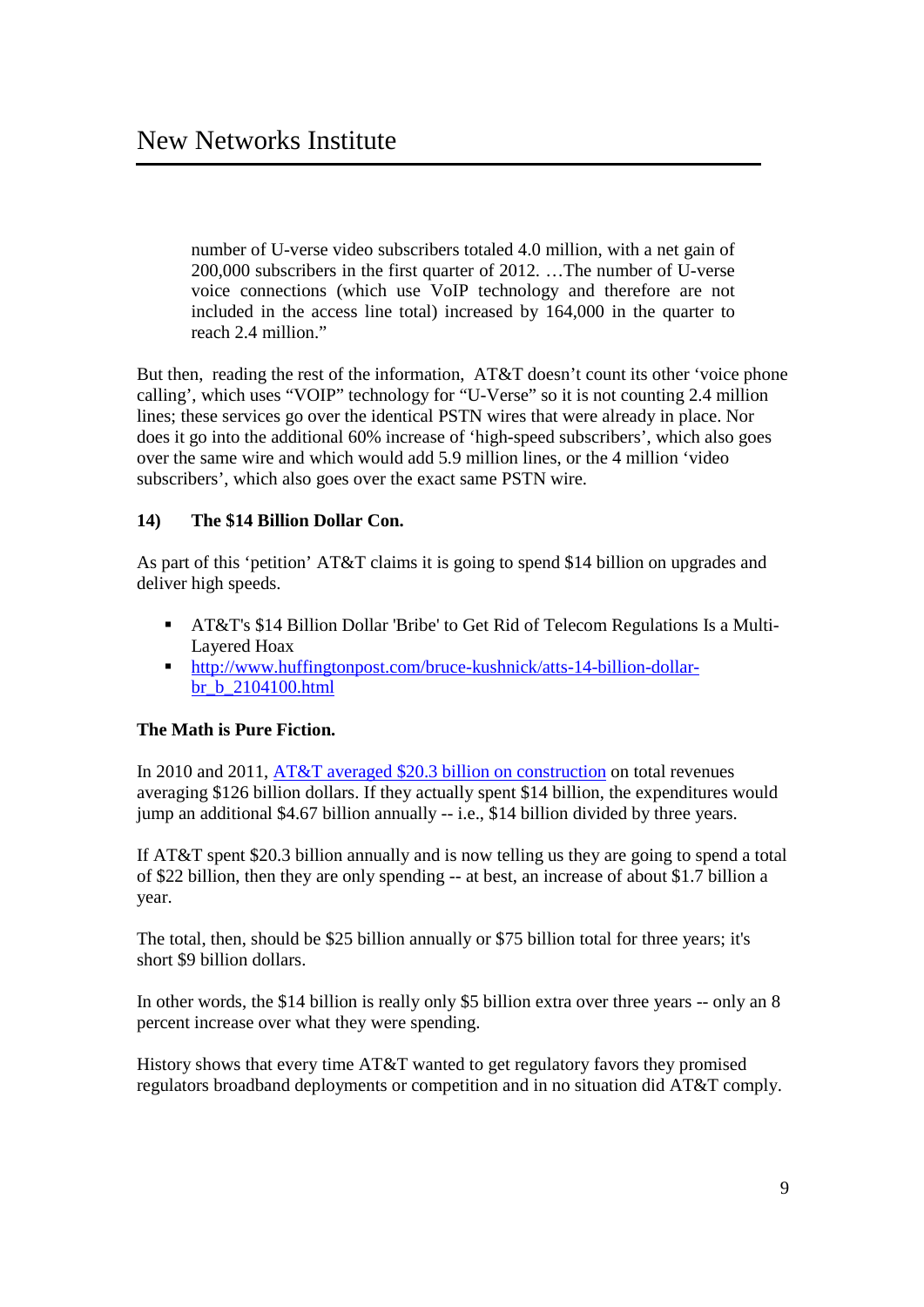# **Part 2: Regulatory Capture and Massive Data Quality Deception Needs Immediate Investigations.**

The FCC has ignored our petition filed in August, 2012 to investigate the Technical Advisory Council's massive ethical and financial conflicts of interest and the manipulation of data used by this Council.

We now request a formal public hearing to make the public aware of the FCC's practices, which have harmed America's economic growth by allowing the corporations to take control over the telecommunications agenda at the detriment of every US broadband, phone, internet, cable and wireless subscriber.

Our Petition: http://newnetworks.com/FCCTACCOMPLAINT.pdf

AT&T has constantly claimed that they are at disadvantage as the incumbent provider and that they want 'an even playing field.

Our petition outlines how customers do not have an even playing field. Their basic rights have been taken away at the FCC because they have nominal representation. AT&T and Verizon have been able to take over the TAC and now control the agenda at the determinant of the American public.

AT&T's controls have ended up as no direct competition on the wires, continuously higher prices, the harvesting of basic customers and a failure to properly upgrade their 22 states.

The public deserves investigations – instead we have a 'please sir may I have another' regulatory parity—a one-sided, unlevel playing field.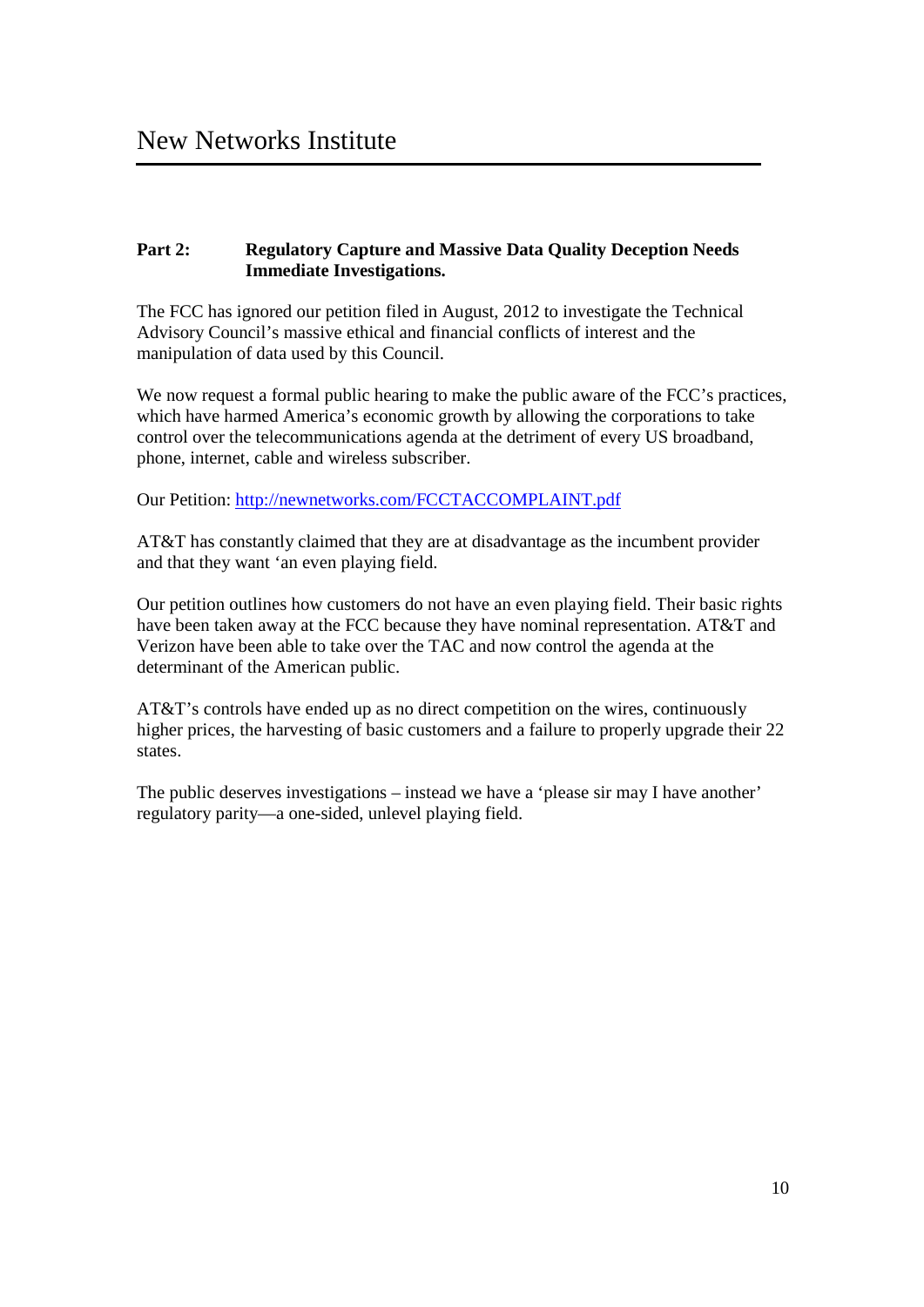### **APPENDIX:**

### **AT&T U-verse Is a Copper-Based PSTN Service: Lawmakers and the Media Were Duped.**

I just made a rather disturbing finding. AT&T's U-verse service -- its broadband, internet and TV service -- is a copper-to-the-home service. More importantly, it is a fiber-to-thepress-release. Going though hundreds of blogs and articles as well as AT&T's state and federal testimony and filings -- including AT&T's recent FCC petition to close down the Public Switched Telephone Networks, (PSTN), AT&T never once mentioned that AT&T's U-verse is a copper-based PSTN service. U-verse uses the same, exact wires that have been in homes and offices for decades, even though AT&T is claiming that the PSTN is "too old" and needs to be "retired," closing down about 50 percent of their 22 state territories' utility networks.

AT&T has also told anyone who will listen that the company needs to "transition" the PSTN networks to an "all Internet protocol network" to make "Voice Over the Internet Protocol" (VOIP) work.

And yet -- AT&T has pulled off a massive deception: The PSTN is the U-verse delivery vehicle for cable, broadband, internet and phone and yet AT&T has never disclosed this fact and, in fact, has hid the truth.

Click here for a description of the PSTN.

Moreover, based on continued exploration, the correct term AT&T should have been discussing all along is -- "PSNIT" -- the "Public Switched Network Infrastructure and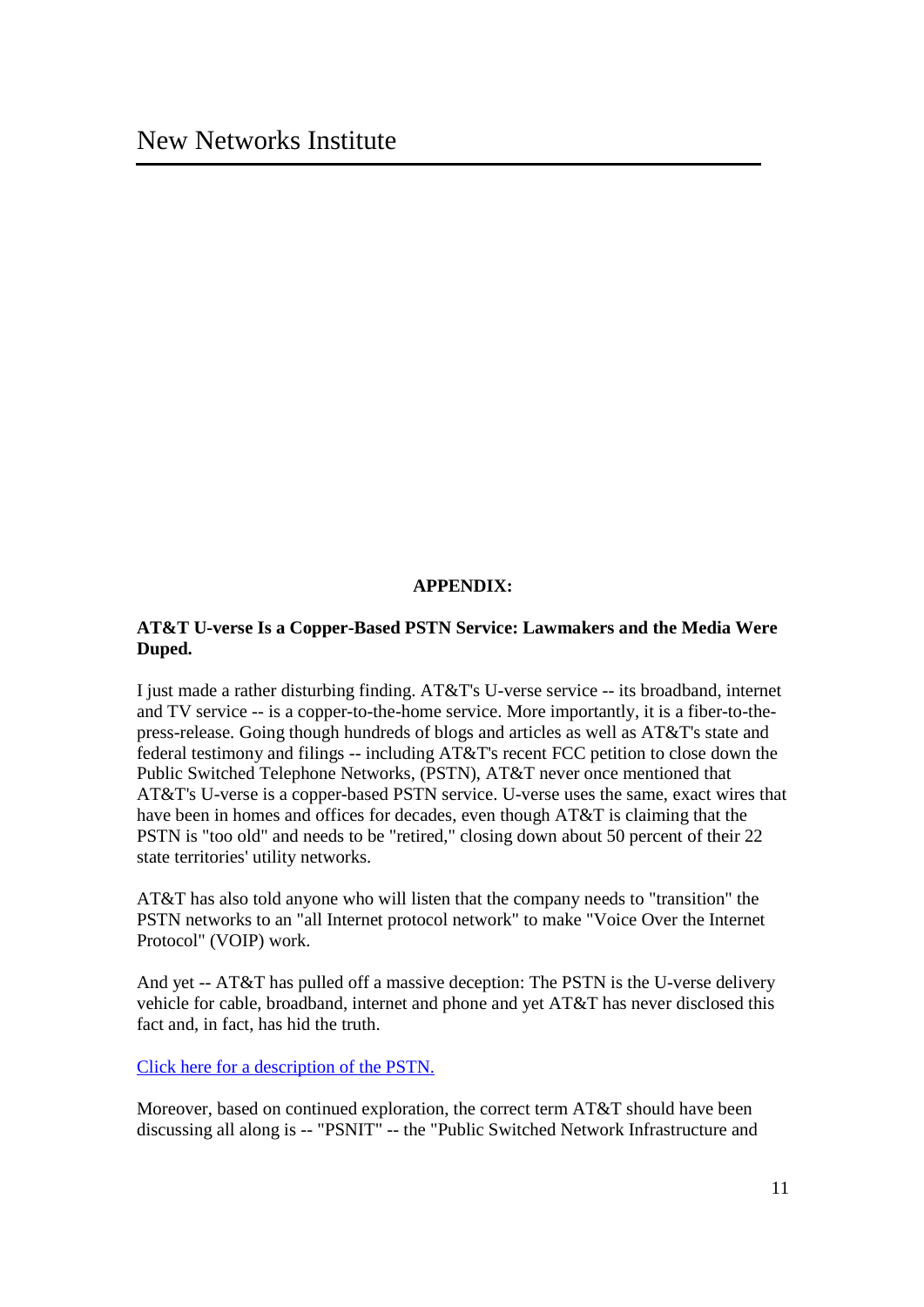Technology," which are all the wires, network switches, infrastructure and technology, whether it be copper or fiber, that was part of the original state-based utility. However, not using the term is part of AT&T's machinations to fool the public. I'll discuss this term in more detail shortly.

This AT&T-created diagram shows that U-verse is "copper." AT&T places a U-verse "node," a large box, in a neighborhood and then uses the old, existing copper which travels from the customer's home about one-half mile (2000-3000 feet on average) and is then attached to this box.



And in this diagram, AT&T didn't bother to properly label the graphic with the fact that the "copper" wire is the 10-50 year old PSTN wires, which we added in red.

The original graphic shows fiber-to-the-home as equal in deployment to this "copper" wire.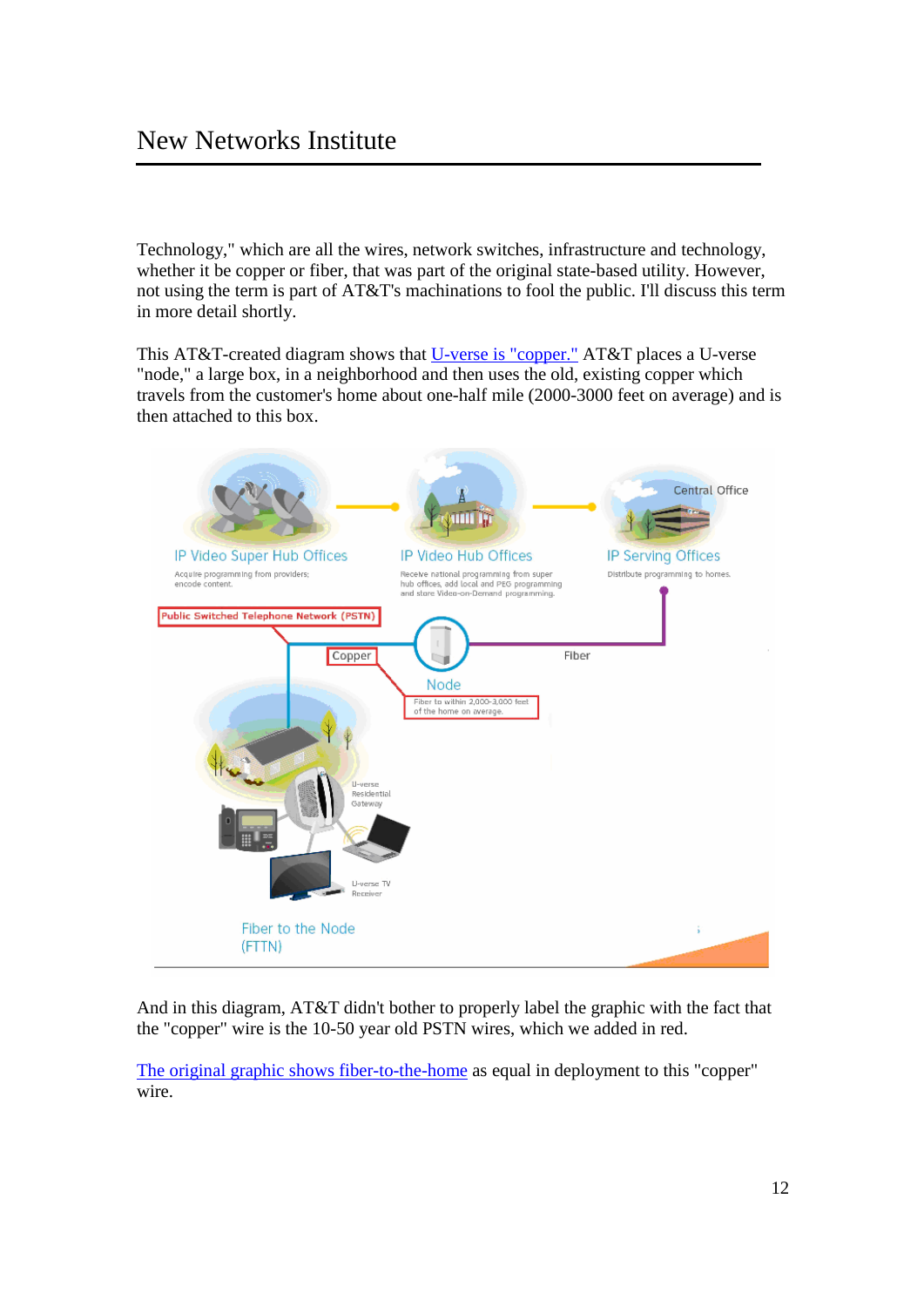However, according to multiple sources, 90 percent or more of U-verse households are copper-based -- PSTN-based wire service. U-verse is only fiber-to-the-home when there is "new construction," and considering the current housing slowdown throughout America over the last few years, U-verse, then, is copper-based.

AT&T has essentially deceived every state and federal regulator, lawmaker, the press and even the public. Don't take my word for it. These are links to current AT&T U-verse information that can be found with any search engine where they define U-verse as "fiber optic."

- AT&T U-verse Fiber Technology: "Learn how AT&T is taking the fiber optics within our network and turning it into the vehicle that's delivering all your entertainment to your television, computer and phone."
- · Welcome to the Evolution of Digital TV, Internet, and Voice: "AT&T U-verse® includes fiber optic technology and computer networking to bring you better digital TV, faster Internet, and a smarter phone. Bring it all together by customizing your own bundle now."
- · U-verse Modified Neighborhood: I particularly like the AT&T modified neighborhood with it's animation that never tells the customer that the wires that actually go on the road and on the poles to the house are copper.
- · "Save with AT&T U-verse® Bundles AT&T U-verse®: "Better DVR, Better Features, A Better Experience. The universe is at your fingertips with AT&T Uverse®. U-verse is an exciting new AT&T product that uses fiber optic technology and computer networking to bring you advanced digital television, high speed Internet and digital home phone service."
- What is AT&T U-verse?: "AT&T U-verse is a suite of services and products that primarily consist of internet, television and phone services. These services are delivered using highly advanced fiber-to-the-node and fiber-to-the-premises technologies."

And there are tens of thousands of web places, blogs, etc. that repeat this hype.

- · What is U-verse? "ConnectMyHighSpeed," "AT&T has combined fiber optic technology and computer networking to offer U-verse, providing faster Internet, telephone and television services."
- See Details: Geographic and service restrictions apply to AT&T U-verse® services. Call to see if you qualify. "Fiber optics may apply to all or part of the network, depending on your location." (See bottom)

Where does it say anywhere on any page that U-verse is based on the "copper-PSTN" wiring? Nowhere.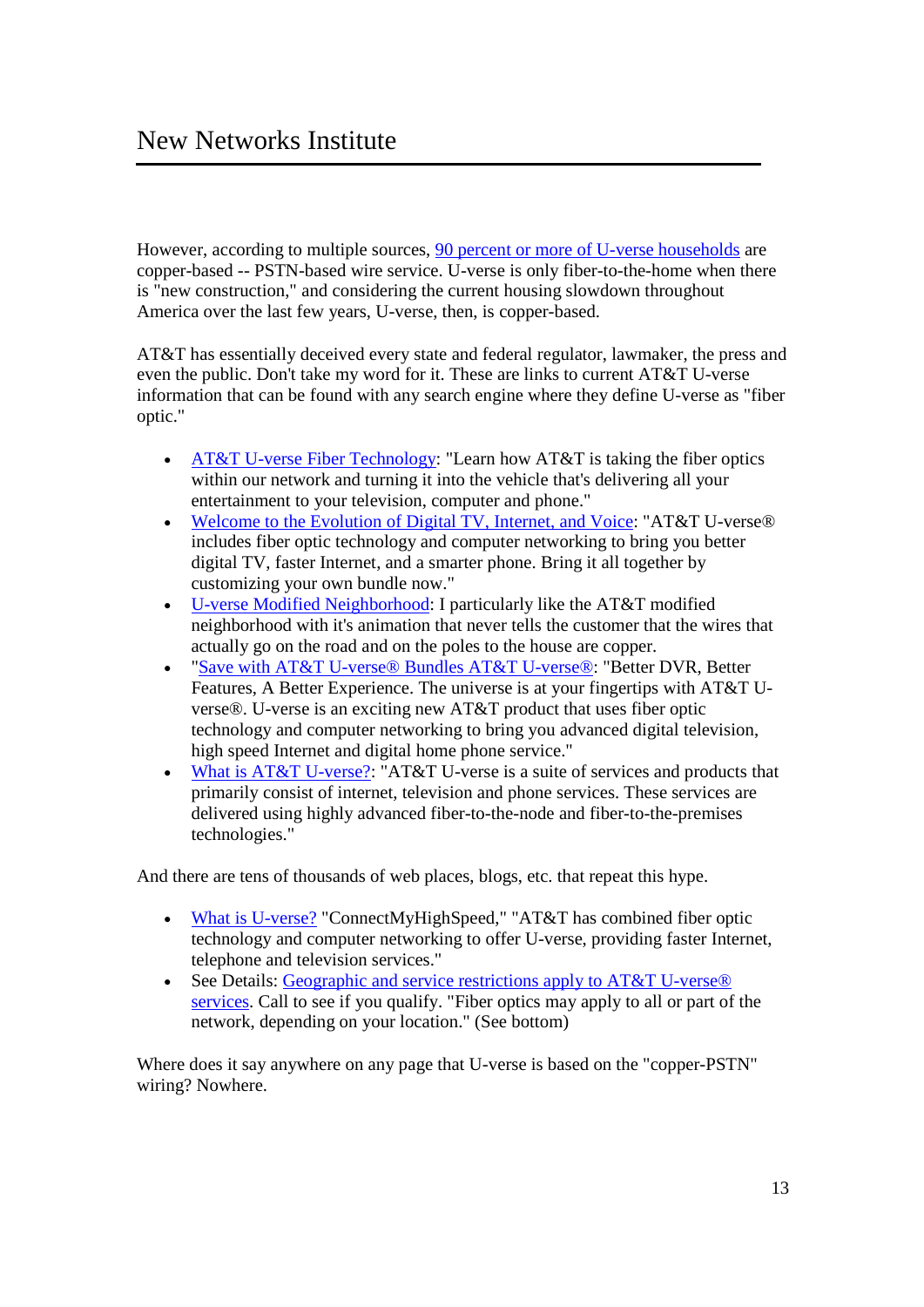And AT&T even fooled the FCC, especially FCC Chairman Julius Genachowski, who announced the formation of "technology transitions policy task force" with the goal to closing down the PSTN because we're going from "copper to fiber": "The nation's broadband transition means that communications networks are increasingly migrating from special purpose to general purpose, from circuit-switched to packet-switched, and from copper to fiber and wireless-based networks."

And if you want a real laugh, according to Fierce Telecom, "The Task Force will conduct a data-driven review and provide recommendations to modernize the Commission's policies in a process that encourages the technological transition." Data-driven at the FCC appears to be, take AT&T and Verizon's word for it -- regardless of what the actual facts reveal.

### **Call for Immediate Stoppage of ALL 'Closing of the PSTN' Proceedings and an investigation of AT&T and ALEC for Deceptive Practices.**

The implications of this verbal bait-and switch are enormous and need to be investigated at the FCC, Congress and in every state where AT&T received deregulation claiming that the laws should be changed because of innovation and the next generation of the Internet, including using VOIP.

It is now clear that the PSTN can handle VOIP; the transition isn't to fiber optics but to remain on copper and U-verse is based on the very networks AT&T claims are too old and need to be retired.

Did AT&T fail to disclose these essential and material facts to the state legislators and regulators before they were able to remove regulations in various states? And is it deceptive for AT&T to not disclose these facts to the FCC, who is pursuing AT&T's agenda for creating digital dead zones, where AT&T and Verizon are abandoning about ½ of America? And finally, did AT&T pull a massive bait-and-switch, as many of the states where AT&T is the incumbent had major obligations to upgrade the utility plant to an all-fiber-optic high-speed network for residential and business customers?

Let's examine the state of Texas's utility regulation -- and AT&T.

## **The Ultimate Insult: The PSNI&T -- Public Switched Network Infrastructure & Technology.**

While researching the last two articles we found that AT&T should be using a different, more significant and better-fitting term to discuss the "wires, networks and services" - the PSNI&T -- Public Switched Network Infrastructure & Technology.